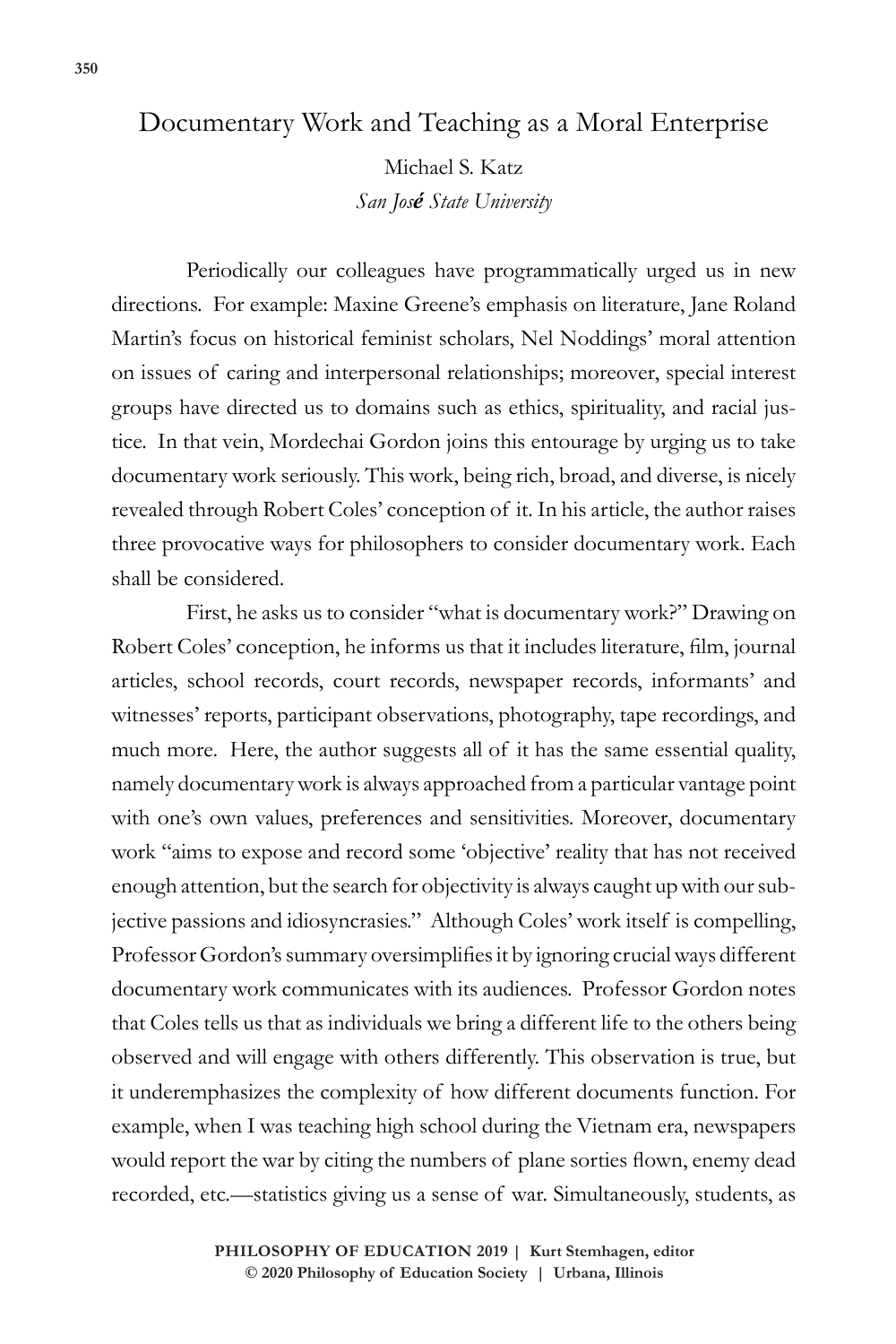they were reading *All Quiet on the Western Front*, would experience the graphic horror of soldiers living in filthy trenches, witnessing their comrades killed and dismembered. Did both portray a common objective reality of war? Of course not. The lenses of essentialism obscure important differences. All documents are not the same; they do not function in the same way. Neither do moral stories. Many years ago, in response to a presidential address by Betty Sichel on "moral stories," I suggested that not all moral stories were the same; she was writing about the moral meanings conveyed by a Henry James novel. I pointed out that moral meanings were also conveyed by stories from McGuffey's readers—simplistic one-dimensional moral tales with no situational complexity. Both were stories, but the stories from McGuffey's readers had no essential moral dimension to them, either in intent or in interpretive complexity. Another example: we might find statistics from court records and newspapers of the number of slaves sold at slave auctions in the 1850's. Contrast these with Frederick Douglas' biographical description of him experiencing a slave auction for the first time. My point is simple: Professor Gordon oversimplifies the real and functional differences in meaning that different kinds of documents reveal.

Next, Professor Gordon, seeks to illuminate one aspect of the teacher's role as one doing documentary work; he considers how teachers use "their research and thinking skills to analyze student performance and make improvements based on the evidence." He cites how data teams investigate student performance data to examine how students use different thinking skills and how such data can inform teachers' understanding of their students. However, he assumes the relevant data is available within the system and how the reified representations of it are also included. However, we know that less than 60% of school achievement (grades, test scores, etc.) is explained by school factors.1 Moreover, we know that of the in-school factors, the biggest factor is the teacher herself. So, as Ronald Glass explained to me, "this data-driven effort is like the drunk searching for his lost keys under the only street light on the block even though he dropped them elsewhere in the dark." Later, Professor Gordon cites Dewey and suggests that educators have the power to regulate the "objective conditions" of the learning process. If Dewey believed this, he was wrong then and now. Moreover, Dewey's focus was not primarily on the teacher as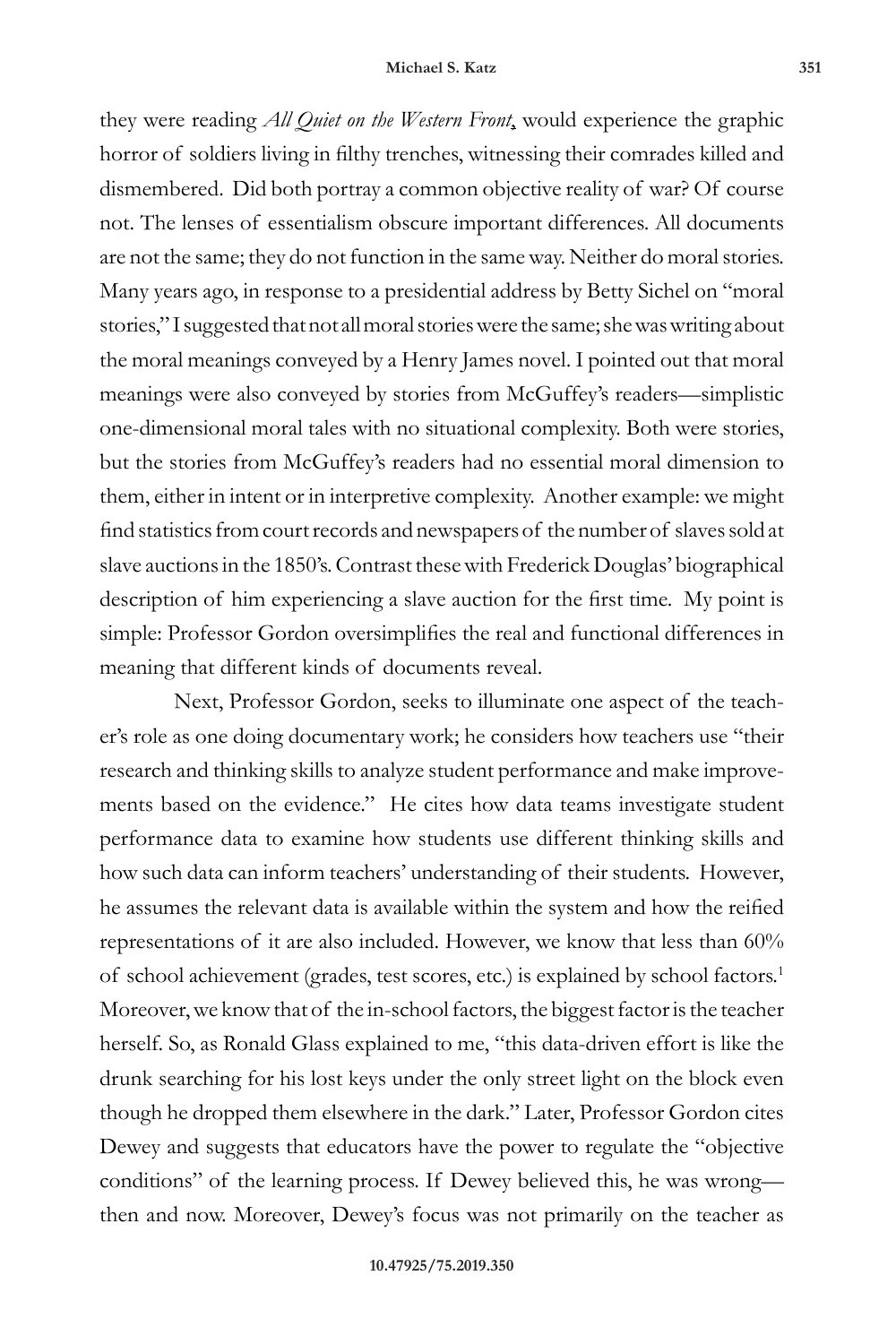a researcher, but as one who could create conditions wherein students would engage in active problem-solving inquiry. They would learn how to generate useful problems to solve. Dewey's work on critical thinking, best revealed in his book *How We Think,* seems underemphasized while being fit into Professor Gordon's model of the teacher as documentarian. Finally, in sum Professor Gordon largely ignores the deep cultural biases built into contemporary data on students' performances. In this section, he also neglects other powerful features of the students as documentarians of their own work—students' reflections of their own work through journals and portfolios. To his credit, the author acknowledges the importance of such self-evaluation in his final section.

In his final section, the author explores how the analogy with teaching as documentary work breaks down. Here, he points out that the morally implicated location of teaching requires that we think of teaching as unlike documentary work but as a moral enterprise. This point is quite important, but it seems to undermine his main argument that teaching is primarily or essentially documentary work. In fairness to Professor Gordon, if his argument had been designed to reveal how teaching is a moral enterprise, he would have needed several papers to accomplish this task. However, since much of my recent work focused on bridging scholarship in ethics with the use of film and novels—all designed to examine how the teacher functions as a moral role model, let me comment briefly on the author's argument. Citing the work of Jackson, Boostrom, and Hansen, the author considers how teachers' facial and bodily expressions can be viewed as a moral commentary on how students and teachers engage in their work. This example raises the following problem: what is to be counted as *moral* and why. Jackson never clearly delineates the boundaries of the moral. As a result, it seems that virtually all of classroom life from teachers' nods and smiles to many other things constitute the "moral life of the classroom." But ethicists and applied ethicists have struggled mightily to delineate moral matters from manners. They have not all agreed on the established criteria for what should count as "moral." Here is a weird personal example. Some folks have told me that I often appear to be smiling, even if I don't seem to be happy. Is my smiling a moral response to something? Not necessarily or obviously. Many ethicists have concluded that the "moral" refers to that which has an important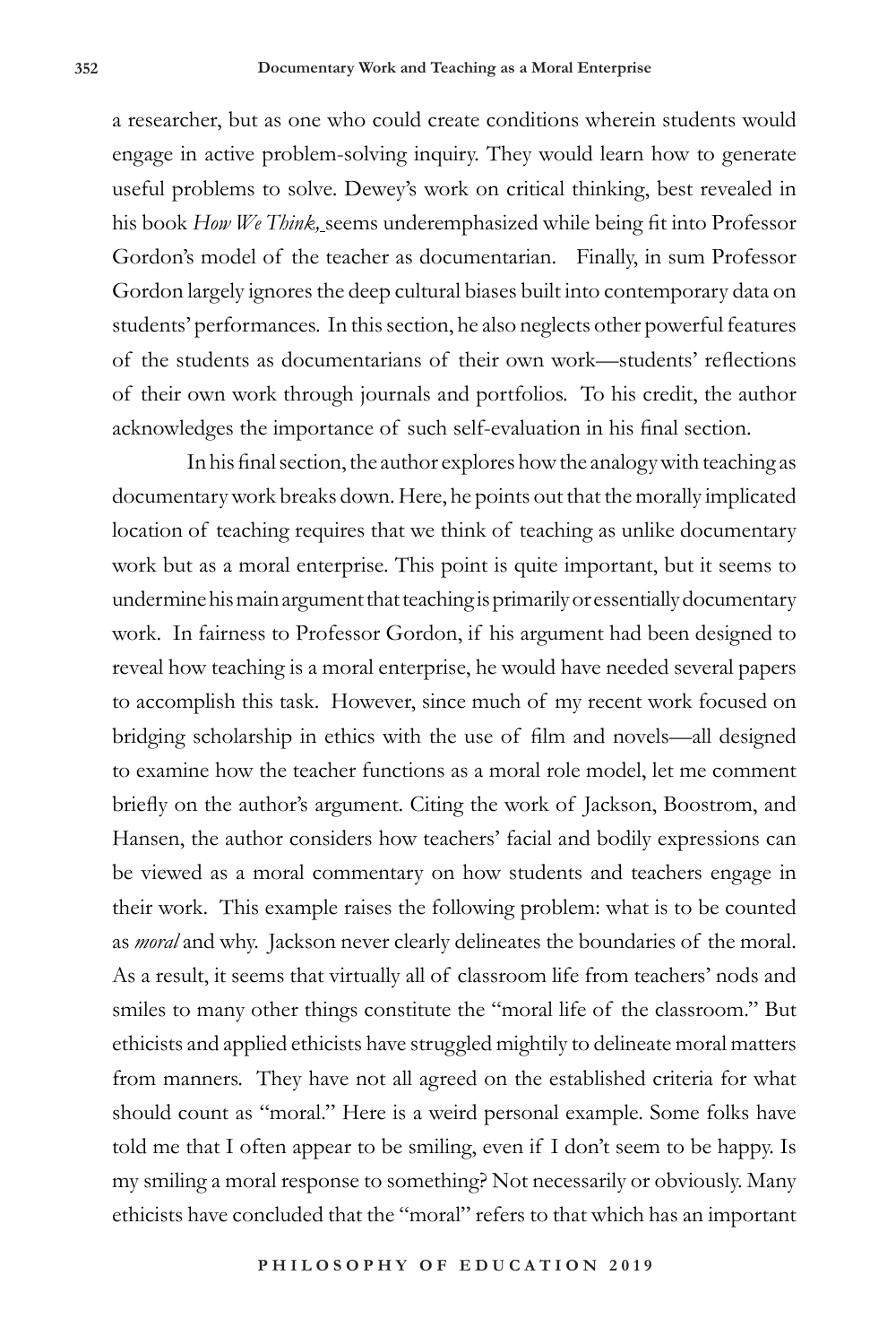effect on others' well-being. That is why promise-keeping, truth-telling, not harming people or exploiting people for one's personal gain, etc. all count as morally important practices. Nodding or smiling, if the context were to establish discriminatory approval or disapproval of certain students, might be moral. It might not be. It would depend on the larger context in which it occurred.

In the final section, the author acknowledges the critical importance of teachers' moral dispositions, but he focuses this concern on whether some teacher candidates should or should not be approved. He wants teachers to use documents honorably so that a more democratic and ethical approach to documentation and assessment can be established. Fine. But is that purpose a critical part of moral teaching? Perhaps. My view is that moral teaching is focused on the development of moral persons and moral citizens, people disposed to treat others morally—fairly, in caring ways, and with total respect for their fundamental moral worth. Central to developing moral citizens is teaching them how to fight for social justice and core democratic values, and how to engage in the political process. Unfortunately, the author fails to emphasize two important ways teaching remains a moral enterprise: First, teachers enter long-term interpersonal moral relationships. These relationships reveal whether students are treated in caring, fair, and respectful ways—or not. These relationships will either foster or inhibit the development of moral dispositions. Second, teachers establish normative cultures in their classrooms, cultures of respect or discrimination, cultures of safety or intimidation, cultures of caring or insensitivity, and students interact with these normative cultures every day and are morally influenced by them. That is why Dewey reminded us that education is not only a direct instructional undertaking, as Professor Gordon notes, but also an indirect informal enterprise.

In sum, Professor Gordon has urged us to look to documentary work for new possibilities. He has encouraged us to view teaching as a form of research and as a moral enterprise. These are very worthy programmatic thrusts —ones we would do well to take seriously. For that we thank him.

<sup>1</sup> My thanks to Ronald Glass and Susan Verducci for their critical comments on